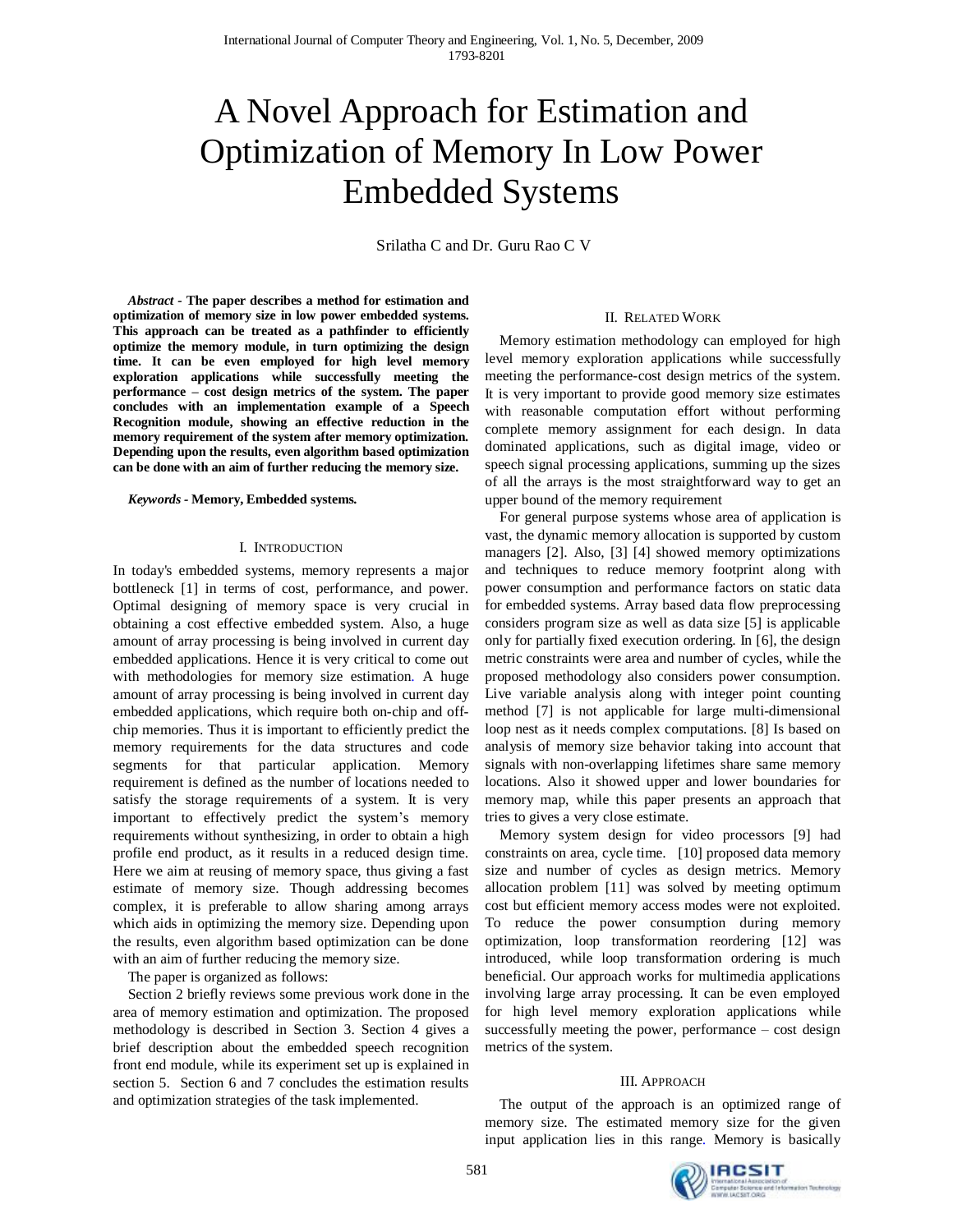divided into two segments, namely- the program memory and the data memory, which includes heap and stack. When a function calls another function which in turns calls another function etc., the execution of all those functions remains suspended until the very last function returns its value. This chain of suspended function calls is the stack, because elements in the stack (function calls) depend on each other. Heap is defined as a portion of memory used to store variables. These variables do not depend on any other variables. They can be accessed in random. Heap starts growing from the bottom of the program segment. For dynamic allocation of memory, memory locations are reserved. And those locations are returned back when there is a memory free. Stack and heap scale up and down in reverse directions as shown in figure 1.



In the due process, any collision is treated as an error. At any instant of time, the total memory size of a system is calculated as the cumulative sum of the program memory, stack and heap. Thus taking into account the actual code size, a memory trace can be developed. This results in giving the final memory requirement profile of the system.

Also, C language offers considerably good control of memory usage, over other memory-managed languages like Java, allowing us to precisely optimize memory allocations. Any memory location has to be tracked which the program dynamically allocates and then releases that memory when the program no longer needs it. Otherwise, the program will either introduce memory leaks or consume memory inefficiently. C language also allows manipulation and access of memory via pointers. To dynamically request memory buffers the *malloc*(), *realloc*(), or *calloc*() function calls are used. To release these resources once they're no longer required, *free*() is employed. The system's memory allocator satisfies these requests by managing the heap. A program can erroneously or maliciously damage the memory allocator's view of the heap. For example, this corruption can occur if your program tries to free the same memory twice or if it uses a stale or invalid pointer.

Any given input application can be divided into 3 layers.

- 1. Process Control Flow: sequencing
- 2. Loop Hierarchy and Indexed Signals:
- Single- assignment code
- 3. Arithmetic, Logical and Data-dependent

**Operations** 



*Figure 2: Layer 1- process control flow* 

For  $(i= 0; KN; i++)$ For  $(i=0; j$ If  $(I = 0)$  $B[i] [j] = 1;$  Else  $B[i] [j] = \text{func1}(A[i][j], A[i-1][j]);$ 

$$
Layer\ 2 - Loop\ Hierarchy
$$

Int

 Funct1(int a, int b) { Return a\*b; }

*Layer 3 – involves only Arithmetic, Logical and Datadependent Operations* 

The following is the algorithm developed for effective memory estimation and optimization, being divided into three parts. Taking the input application description which may be constituting of parallel constructs, the first part analyses the memory size variations, by approximating the memory trace. The second part estimates the memory size while the third part optimizes the predicted size.

The following is the proposed memory estimation and optimization algorithm developed.

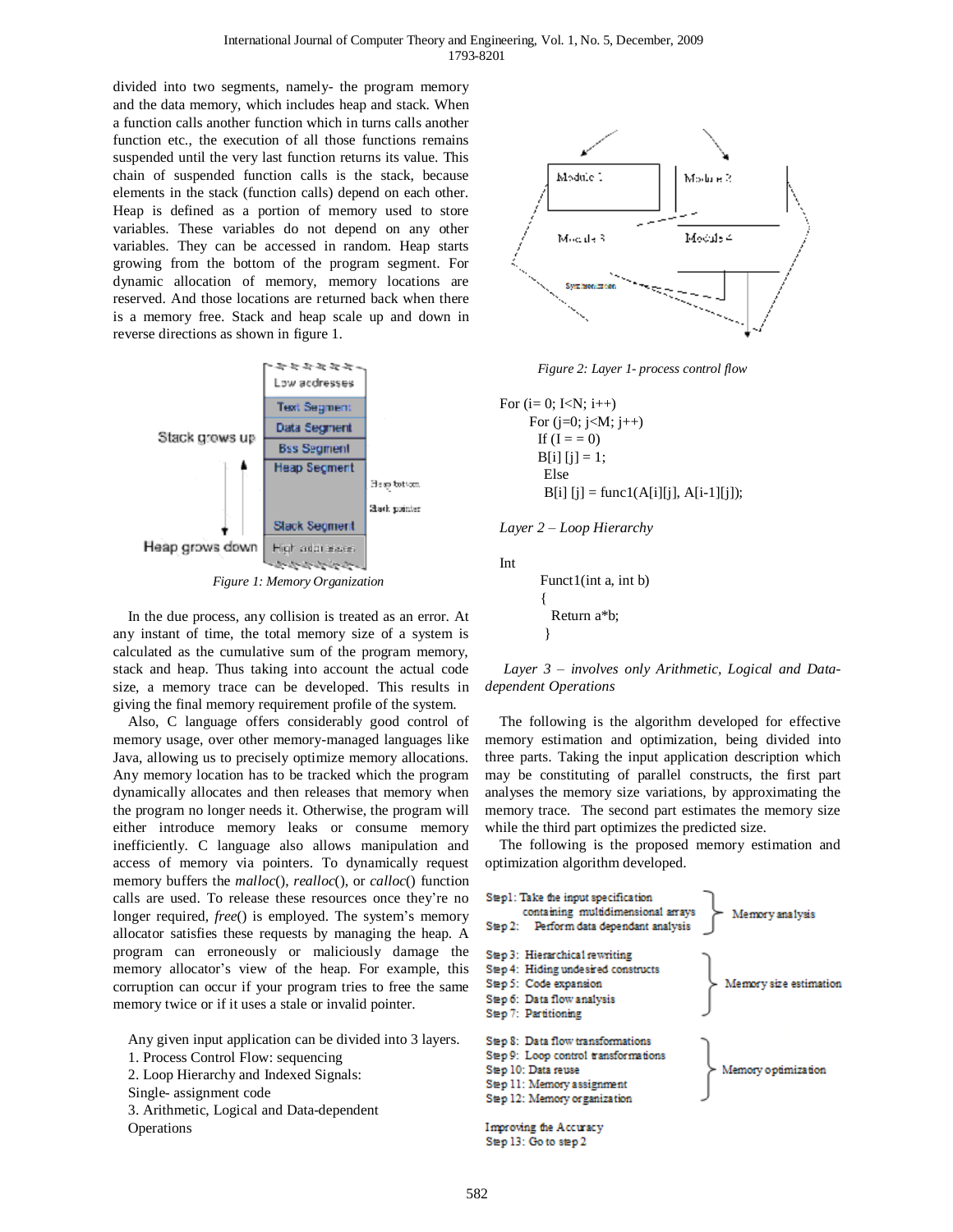

*Figure 3: Memory estimation and optimization flowchart* 

*Step 1* involves taking of the input specification containing multidimensional arrays for further processing. Computation of data dependence of array elements is carried out in step 2.

# *Step 3: Hierarchical rewriting*

It involves hiding of code parts without data transfer and storage exploration freedom in "layer 3" functions.

```
Consider: for (i=0; KN, i++)If (i<10) funcA ( );
                functB ( );
```

```
Hierarchical rewriting 
      for (i=0; K=4, i++)functA ( );
                   functB ( );
               for (i=10; i < N, i++)functB ( );
```
It hides data-dependent conditions, scalar and logic operations "layer 3".

```
Consider: for (j=0; j<=N, j++)If (j = 0)a[i] = b[i]; Else 
                 If (a[j-1] = b[j])a[j] = in[j]; else 
                  a[j] = b[j] + 5;Hiding of undesired code 
for layer 2: for (j=0; j<=N, j++)If (j = 0)a[i] = b[i];Else 
a[i] = f(a[i-1], b[i], in[i]);
for layer 3: 
                int f(intx, int y, int in) 
{ 
If (x = y)Return in; 
Else return y+5; 
}
```
*Step 5: Code expansion* 

It performs the Code expansion of functions with Multidimensional data-flow.

Consider: int  ${}^*\mathsf{p} = \text{malloc}(200 \times 200 \times \text{sizeof(int)})$ ; for  $(i=0; i<200; i++)$ for  $(j=0; j<200; j++)$  $*<sub>p</sub> = f(i,j)$  $P_{++}$ :

Int p [200] [200]' for  $(i=0; i<200; i++)$ for  $(j=0; j<200; j++)$  $p [i] [j] = f(I, j)$ 

*Step 6: Data flow analysis* 

It involves Array/pointer data-flow analysis along with single assignment to increase optimization freedom. Depending upon the input specification, data-flow chains (recursions and conditions) and less crucial data types (weight based) can be removed.

Single assignment clearly describes the data flow.

Consider:  $s[0] = 0$ ; for  $(i=1; i \leq 4; i++)$  $s[i] = s[i-1] + x[i];$  $sum = s[4]$ ;

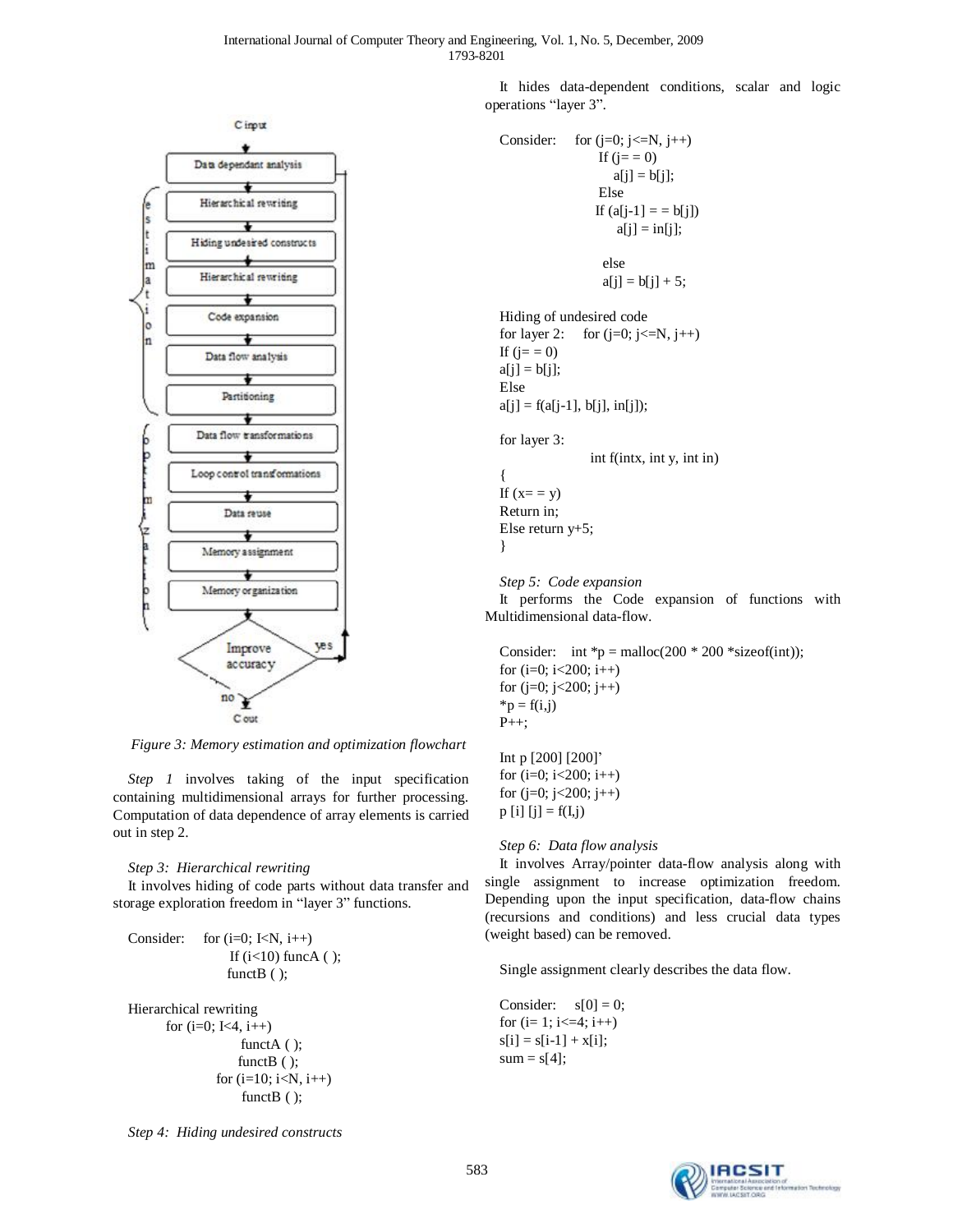International Journal of Computer Theory and Engineering, Vol. 1, No. 5, December, 2009 1793-8201



*Figure 4: Single assignment* 



*Figure 5: Multiple assignment*

Consider the loop structure for a video task application for motion estimation.

For  $(y=0,\ldots,y)$ For  $(x = 0, \ldots, x)$  $z$ <sub>min</sub> = infinity; For  $(z_y = 0, \ldots, M)$ For  $(z_x = 0, \ldots, M)$  $z = 0$ ; For  $(p_y = 0...N)$ For  $(p_x = 0...N)$  $z == abs(prev[] - curr[]);$ If  $(z min)$ z  $min = z$ ;

Where:  $X - x$  axis  $Y = y$  axis  $M =$  previous frame  $N =$  current frame Interchange is not possible between lines 5 and 7.

Making a small change in the above program at line 6,

For  $(y=0,\ldots,y)$ For  $(x = 0, \ldots, x)$  $z$  min = infinity; For  $(z_y = 0, \ldots, M)$ For  $(z_x = 0, \ldots, M)$  $z [z_x] [z_y] = 0;$ For  $(p_y = 0...N)$ 

For  $(p_x = 0...N)$  $z$  [z\_x] [z\_y]+= abs(prev[] – curr[]); If  $(z min)$  $z$  min = sad;

Interchange is possible between lines 5 and 7. Thus single assignment aids in order to obtaining full degree of freedom. Figure 5 shows the need of Single assignment for array data-flow analysis.

Consider the following array;

For  $(i= 0; i < N; i++)$ For  $(j = 0; j < N; j++)$  $a[i] [i+j] = \ldots \ldots;$ 

 $a[1^*i + 0^*j + 0][1^*i + 1^*j + 0] = \dots$  $a[x(i,j)] [y(i,j)] = \ldots$ 

Where  $x(i, j) = 1 * i + 0 * j + 0$  $y(i, j) = 1 * i + 1 * j + 0$ 

 $0 < i < N$  $0 < j < N$ 



*Figure 6: Array data flow analysis* 

# *Step 7: Partitioning*

Partitioning of graphs to exploit divide-and-conquer concept is implemented in order to shorten the exploration time.

# *Step 8 and 9:* Data flow and Loop transformation

It aims at goals regularity and locality of reference. Loop reordering allows arrays to share memory space, thereby reducing the size of the on chip memory. Loop interchange helps to reduce the number of memory reads. The number of memory accesses and the size of storage significantly reduce. However, each transformation has its own special legality test based on the direction vectors and on the nature of loop bound expressions.

During implementation the following are the two key positions identified where memory usage alters. Also memory traces are captured. Consider that the bottom address of heap is H.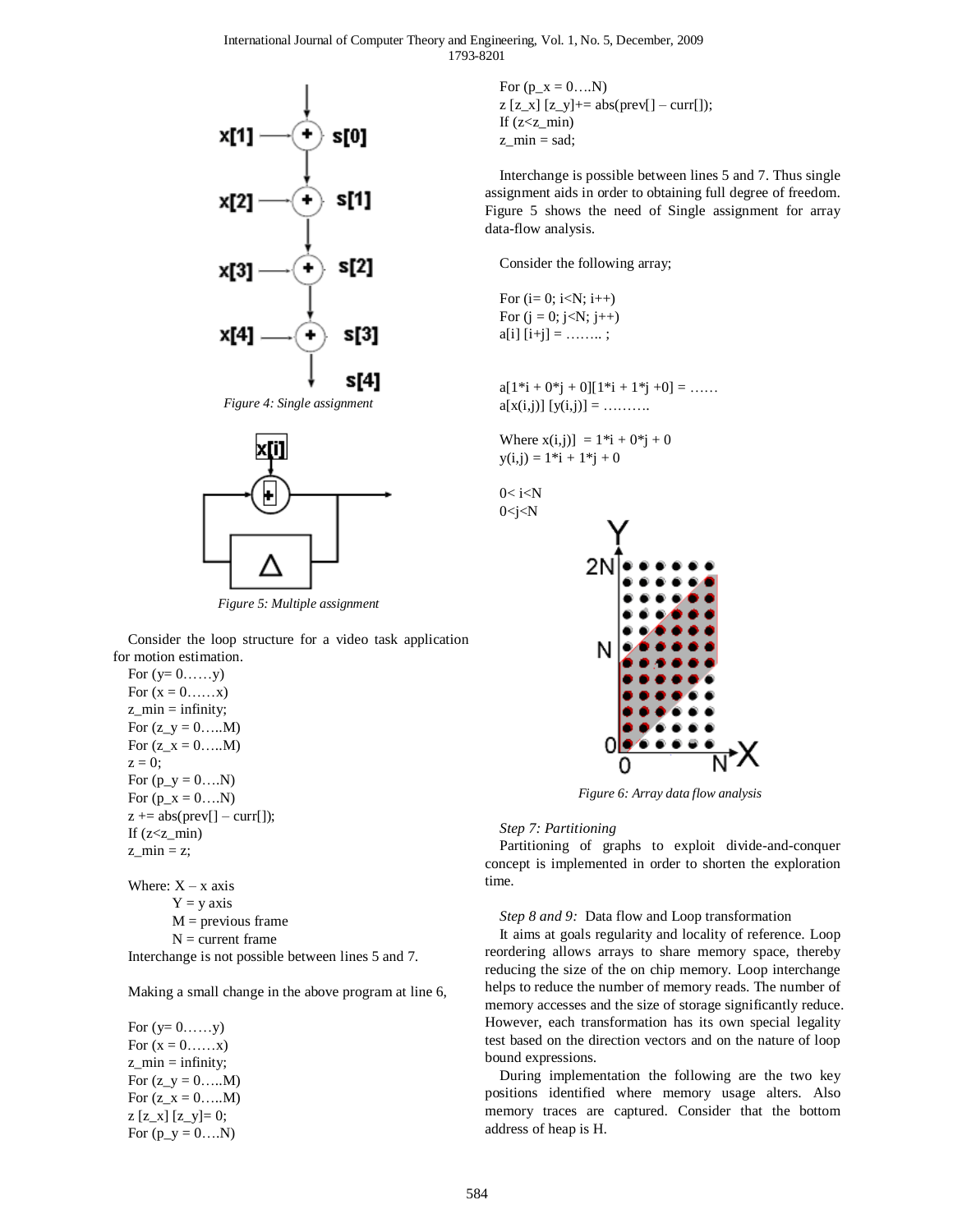1. For dynamic allocation of memory, memory locations are reserved. And those locations are returned back when there is a memory free. When a memory function is called:

if there exists any free memory location at the center of the heap, then H does not change.

if the called function capacity is less than the heap size, then H does not change.

• Else, H changes. Ie. Increases.

Else, any location that is very close to H is emptied, then H decreases.

2. with changing of the stack pointer.

# IV. EMBEDDED SPEECH RECOGNITION FRONT-END MODULE

Speech recognition is rapidly becoming one of the most popular embedded real-time multimedia applications. For such sensitive applications, entire processing has to be done using embedded modules. Hence, memory analysis of such a system is very valuable. Markov method is employed for time variants having discrete state spaces. Each of the discrete space state gives out speech perceptions as per its probable distribution. Thus obtained speech perceptions can be either discrete or continuous. They basically represent frames ie. Durations of fixed time. As the states cannot be observed directly, it is termed as hidden Markov model. The following speech recognition algorithm contains of two parts. They are the search algorithm and the processing part [13]. First the entire input speech is converted into vectors representable in probability space. Then the high probable events of the space are identified with the help of the algorithm. This search algorithm basically runs under tightly constrained environment. The following is the speech processing algorithm developed.

# Step 1. Input Timing Waveform

- Step 2. Premphasis
- Step 3. Hamming window
- Step 4. Coefficients for autocorrelation
- Step 5. Estimation of level
- Step 6. Recursion
- Step 7. Speech parameters
- Step 8. Speech functions
- Step 9. Hidden Markov model



*Figure 7 Block diagram - Speech Processing*

Figure 7 shows the block diagram of the speech processing embedded system. The analog to digital converter converts the input speech signal into a digital equivalent by using the sampling technique. Depending upon the processor and the converter the sampling rate can be up to a maximum of 8KHz per second. In order to include some frequency parameters into the signal, Spectral shaping is carried out with the help of an FIR filter. Hence this stage is known as a preemhasis stage, which basically employs a single coefficient filter. Next stage is the windowing. In order to eliminate spectral leakage this stage is introducing. To find any data errors within the windows, hamming window is implemented. Data frames can be obtained with the help of data window and the sampled signal. The outputs generated by the system are obtained by orthogonalisation of filter outputs. The outputs obtaining from the filter are 14 Mel spaced values. These output values along with other corresponding values, speech level, energy difference, speech characteristics and the relative speech level form a 32 vector element. This is known as generalised speech parameter. Generalized speech feature is defined as the 10 vector element obtained by multiplying generalised speech parameter by a linear transform value [14].

### V. EXPERIMENTATION

The proposed algorithm for memory estimation and optimization was implemented on TMS320C6701 Floating Point Digital Signal Processor. Firstly, the algorithm was developed in C-language programming environment. In the second phase, the C-language algorithm was ported to the processor platform. Thus speech recognition embedded application is implemented using the proposed methodology.

#### VI. RESULTS

### *Memory trace result*

Using the proposed memory estimation methodology, the memory analysis results are shown. Memory trace for the implementation is shown in fig. 7. It considers program and data segments on the X axis and required memory size on the corresponding Y axis. A plot of it results in a memory trace which is the estimated size that caters the storage requirements of both program and data segments in accomplishing the task of speech recognition.

The program segment size of this implementation is 68Kbytes and the data segment memory required is 14Kbytes. In total, 82Kbytes memory is needed.

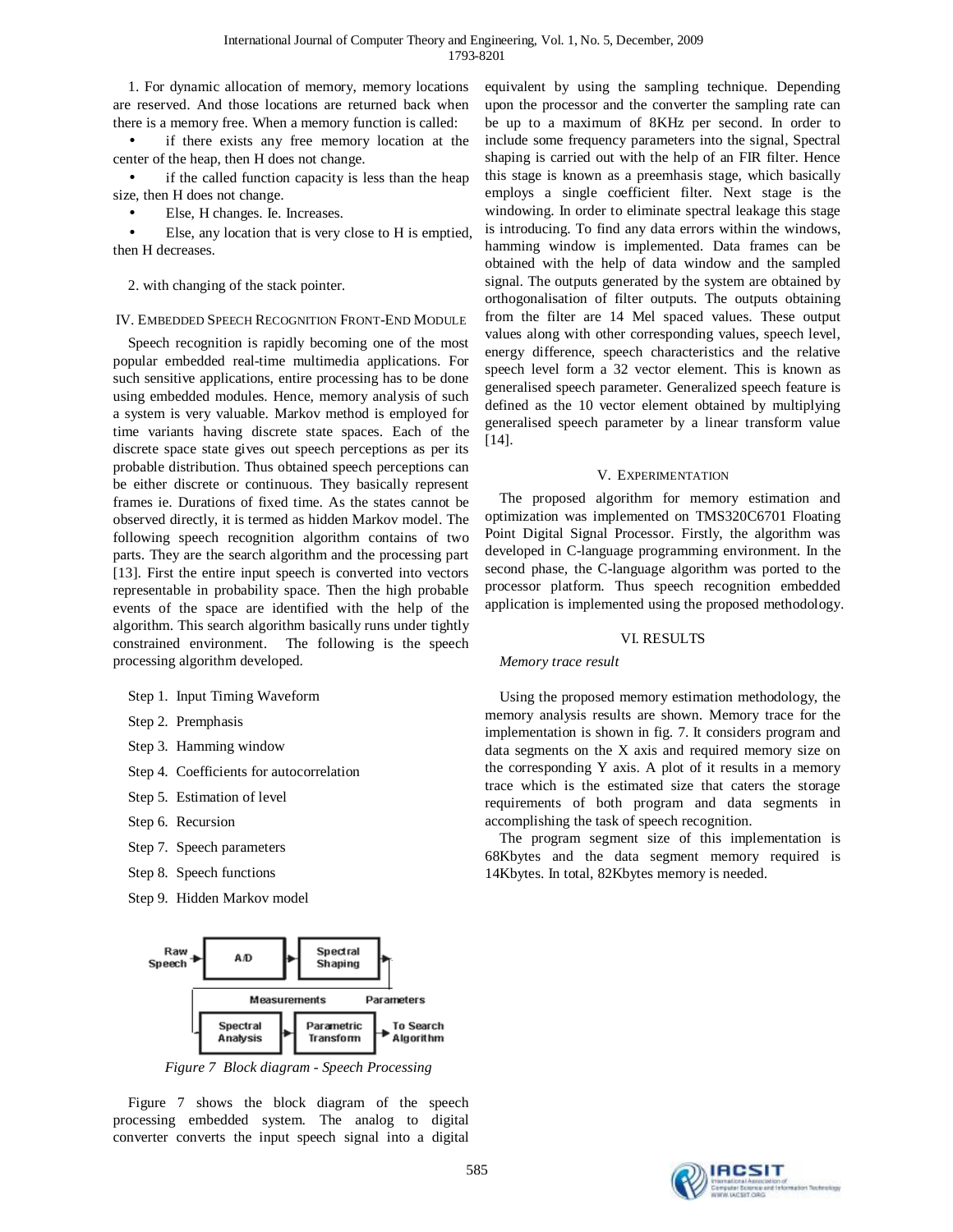



*Figure 8: Memory estimation for Program and data segments* 

#### *Memory optimization*

For sensitive applications involving large array processing, the entire processing has to be done using embedded modules. While using such modules, care should be taken to meet optimized profile for the design metrics. Fig. 9 shows an optimized memory plot. It considers program and data segments on the X axis and required memory size on the corresponding Y axis. Employing memory optimization methodology results in a reduction of 28Kbytes. With help of loop transformation technique, relatively a good amount of memory size requirement is reduced for the arrays.

#### **optimized memory**



*Figure 9: Memory optimization for Program and data segments* 

### VII. CONCLUSIONS

This paper describes a method for estimation and optimization of memory size in low power embedded systems. The approach presented efficiently optimizes the memory module, in turn optimizing the design time. High level transformations such as loop transformations are applied to reduce the number of off chip memory accesses and also the on chip memory requirement. We validate this estimation and exploration procedure by performing experiments on a Speech Recognition module, showing an effective reduction in the memory requirement of the system. Fig. 10 shows the final comparative analysis between the estimated memory size and the optimized memory requirements.

**Memory estimation and** 



*Figure: 10 Memory estimation and optimization* 

#### ACKNOWLEDGMENT

Author Srilatha would like to acknowledge and thank Azimuth foundation (CCR 4942/1997) for all the Grant-in-Aid provided for the research work. This work was supported in part by Aurora's Scientific Technological & Research Academy, India. Also her sincere feelings of gratitude to Mr. Ramesh Nimmatoori for all his support and encouragement which helped her to write this paper and wishes to thank Dr. C V Guru Rao for his valuable suggestions.

#### **REFERENCES**

- [1] Peter Grun, Nikil Dutt, and Alex Nicolau, "Access Pattern Based Memory and Connectivity Architecture Exploration", *ACM Transactions on Embedded Computing Systems*, Vol. 2, No. 1, February 2003, Pages 33–73.
- [2] RTEMS Research, O.-L. A. RTEMS, "Open-source real-time operating system for multiprocessor systems" *<http://www.rtems.org>*. 2002.
- [3] Panda PR, Catthoor F, Dutt ND, Danckaert K, Brockmeyer E, Kulkarni C, "Data and memory optimizations for embedded systems". *ACM Trans. Des. Automat. Elect. Syst.* 2001, 6. 2, 142–206.
- [4] Benini L, De Micheli G, "System level power optimization techniques and tools". In *ACM Trans. Des. Aut omat. Embed. Syst.* 2000.
- [5] PG Kjeldsberg, F Catthoor, EJ Aas, "Storage requirement estimation for data intensive applications with partially fixed execution ordering", *Proceedings of 8th International Workshop on Hardware/Software Codesign*, *San Diego*, May 3-5, 2000, pp56-60.
- [6] M. Kandemir, N. Vijaykrishnan, M. J. Irwin, and W. Ye, "Influence of Compiler Optimizations on System Power," 37*th IEEE/ACM Design Automation Conference*, 2000, pp. 304-307.
- [7] Y Zhao, S Malik, "Exact memory size estimation for array computations without loop unrolling", *Proceedings of 36th ACM/IEEE Design Automation Conference*, *New Orleans LA*, June 1999, pp811-816.
- [8] P. Grun, F. Balasa, N. Dutt, "Memory size estimation for multimedia applications", *Proceedings of the 6th International Workshop on Hardware/Software Codesign*, Seattle WA, March 1998,pp.145-149.
- [9] S. Dutta, W. Wolf, and A. Wolfe, "A Methodology on Evaluate Memory Architecture Design Tradeoffs for Video Signal Processors,"